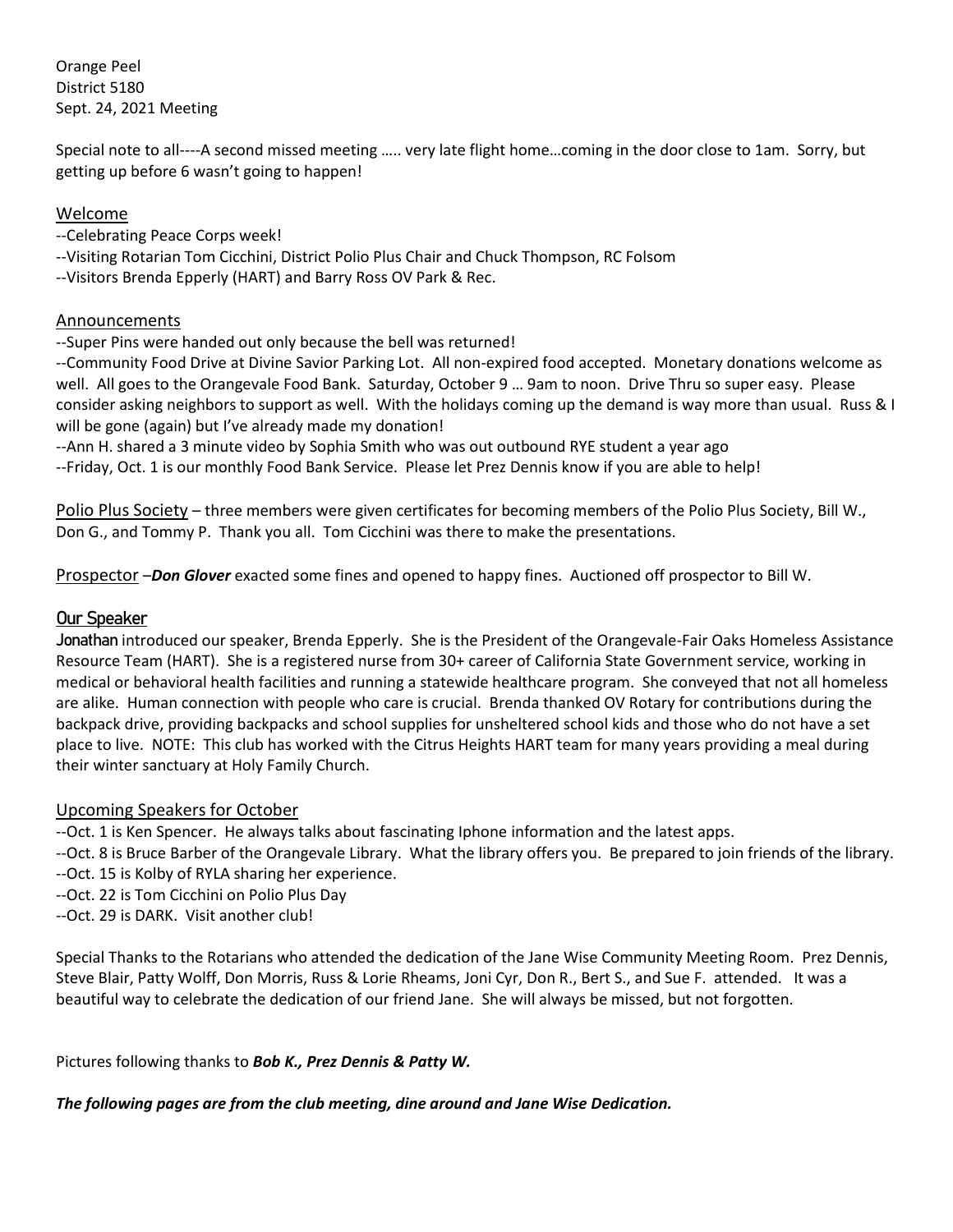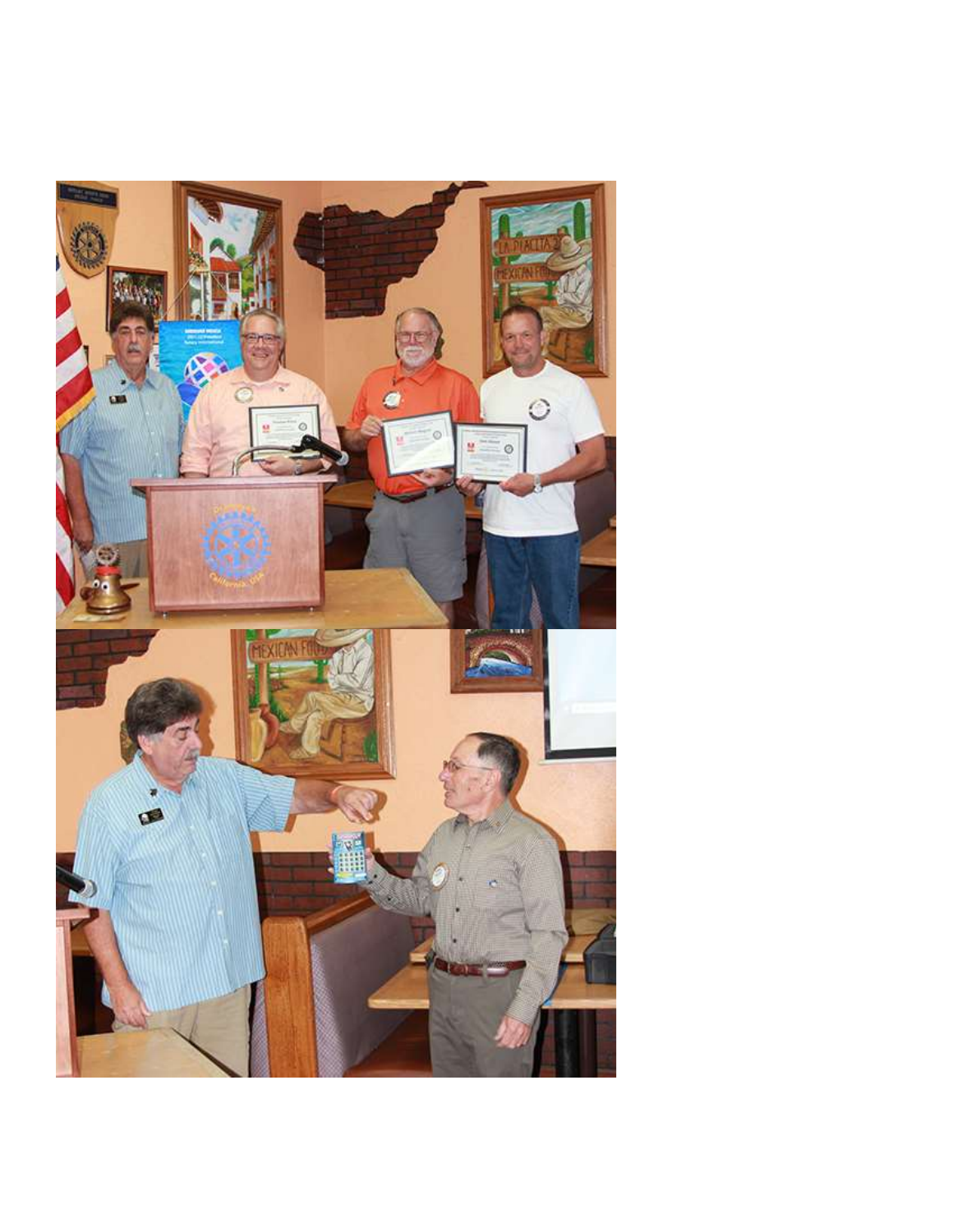![](_page_2_Picture_0.jpeg)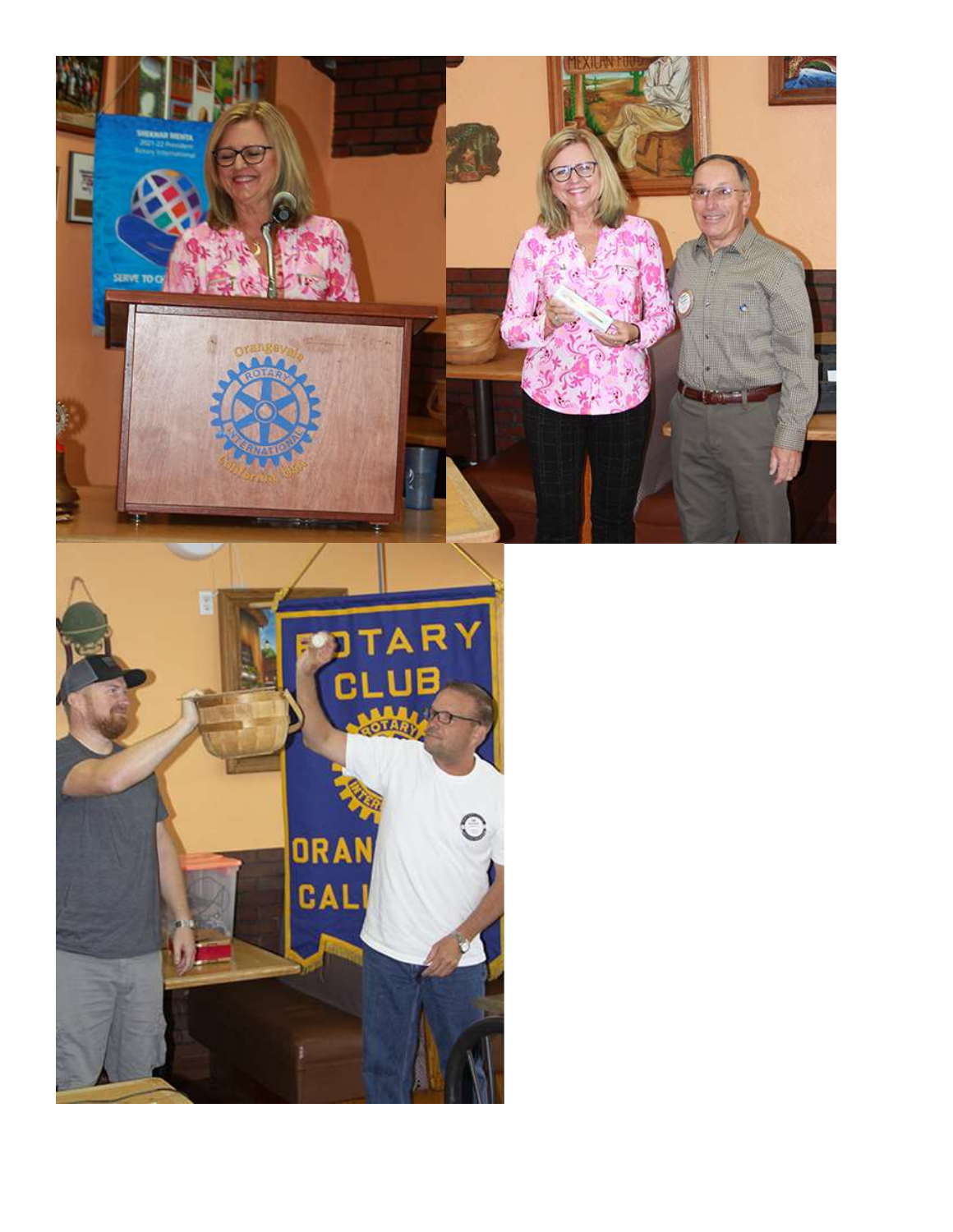![](_page_3_Picture_0.jpeg)

![](_page_3_Picture_1.jpeg)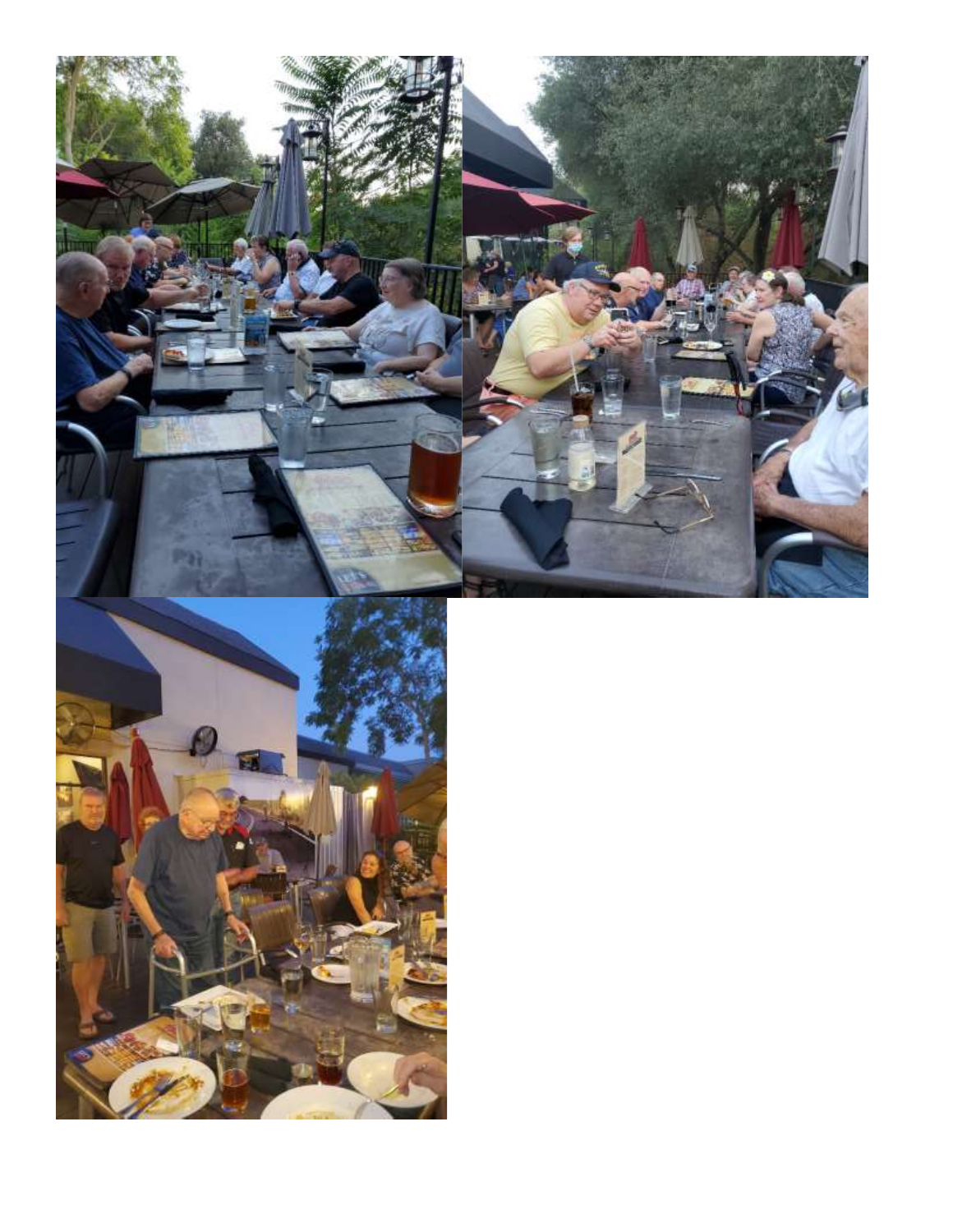![](_page_4_Picture_0.jpeg)

![](_page_4_Picture_1.jpeg)

![](_page_4_Picture_2.jpeg)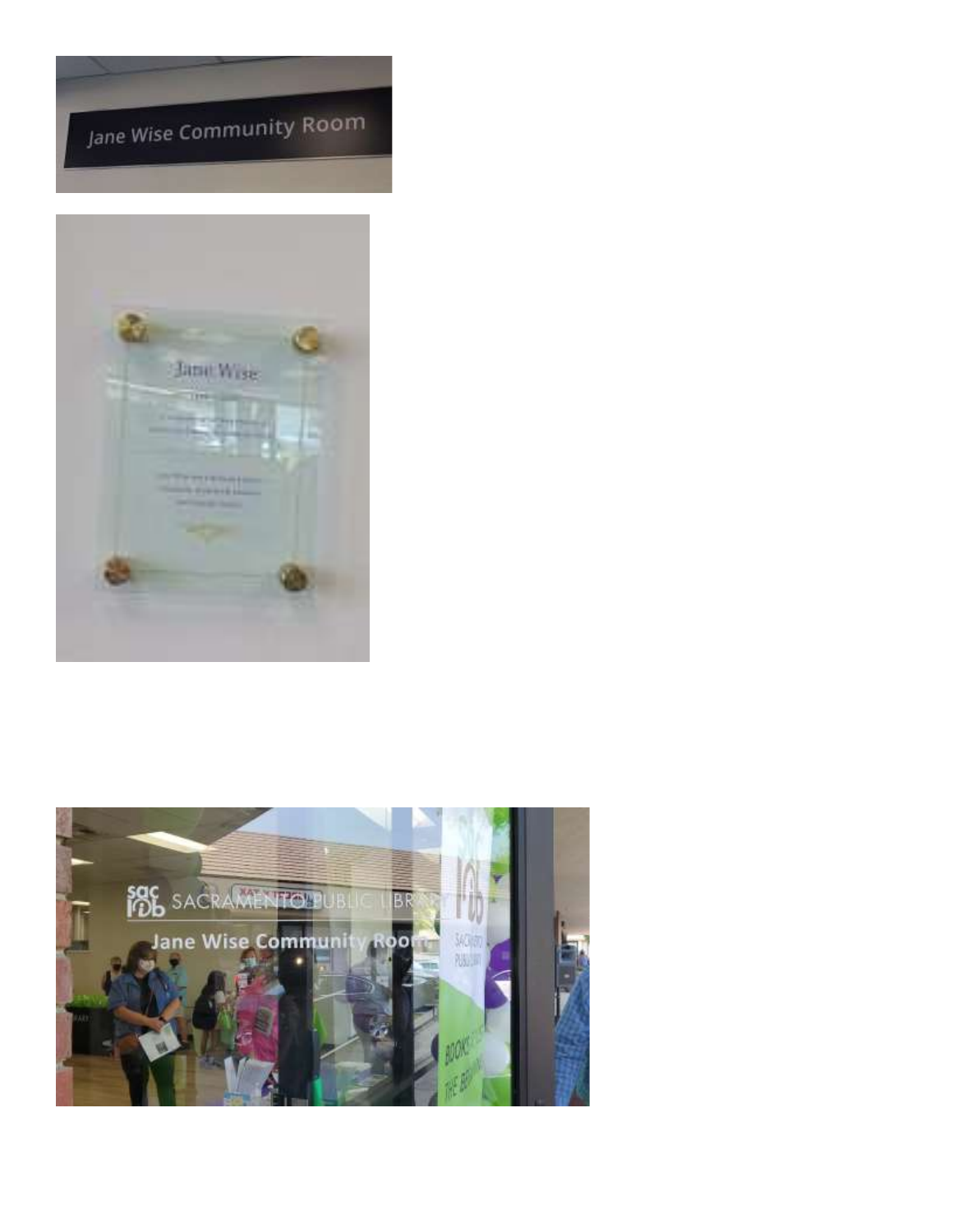![](_page_5_Picture_0.jpeg)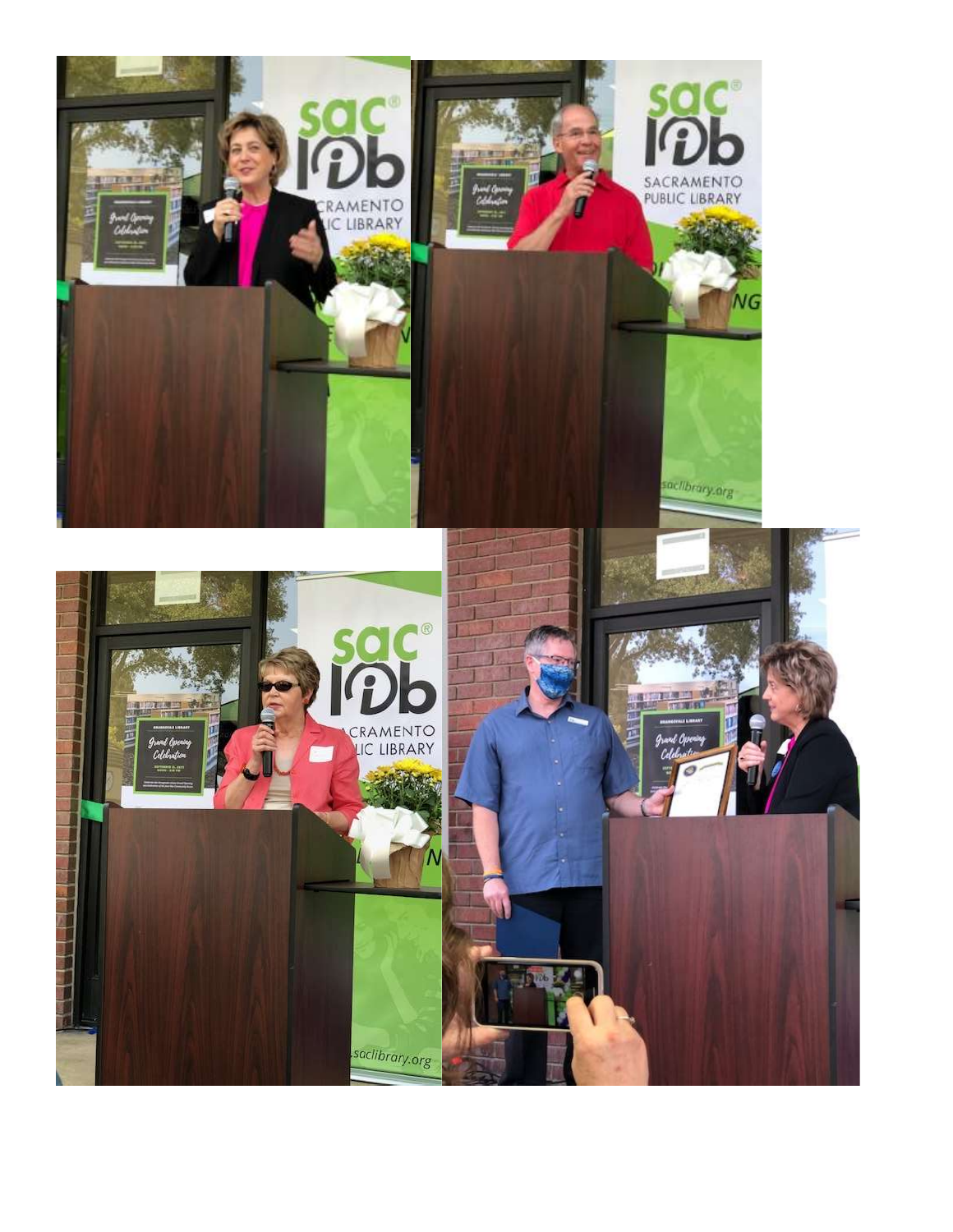![](_page_6_Picture_0.jpeg)

# *Proclamation*

#### Board of Supervisors

#### **Supervisor Sue Frost HONORING** ORANGEVALE LIBRARY GRAND OPENING And

#### DEDICATION of the JANE WISE COMMUNITY ROOM

WHEREAS, the town of Orangevale was fenalded in 1888 and has had a library since 1912; and

WHEREAS, the Orangevale Library has an active support group in the Friends of the Orangevale Library<br>who sponsor programs for adalts and children through book sales and other events; and

**WHEREAS**. Jone Was was an active new tor of the Friends of the Orangevale Library and vast instrumental in letting it be known that a large conducted library was on the wish list and vast instrumental in letting it be known that a lazz-

WHEREAS, District 4 Supervisors Roger Niello. Roberta MacGlashan and Sue Frost understood the role of libraries at community anchors and advocated for an expanded Orangevale Library, and

WHEREAS, in 2015, Socramento County set aside \$750,000 in its Capital Improvement Program to begin<br>the conceptual design phase for the new Orangevale Library and community members were invited to<br>discuss and vote on one of

WHEREAS, though funding warn 't coulable for a new building, renovation designs were the result of a<br>series of community meetings and focus groups in which residents constatently requested more space and<br>more amenities to

WHEREAS, with the support from the Causty of Sacramento, Supervisor Ernst of District 4, and<br>especially the local Orangevale community, a \$950,000, yearling removation profect is now complete

**WHEREAS**, the newly expanded Orangeside Library is now fully ADA accessible, marly doubles its<br>footprint from 4.200 square fees to 7.910 square feet and includes new features to helice meet the<br>community's meets with app

NOW, THEREFORE, I. Sue Front. Supervisor of the Fourth Divinet, County of Sucramonia, State<br>California, an behalf of the Roard of Supervisors and the people of Sucramonic County, comparation of AAVE FIRE LOBERT GRAND OPENI mio, State of

Presented this 23<sup>6</sup> day of Septimber, 2021, in Orange

Sum of tract